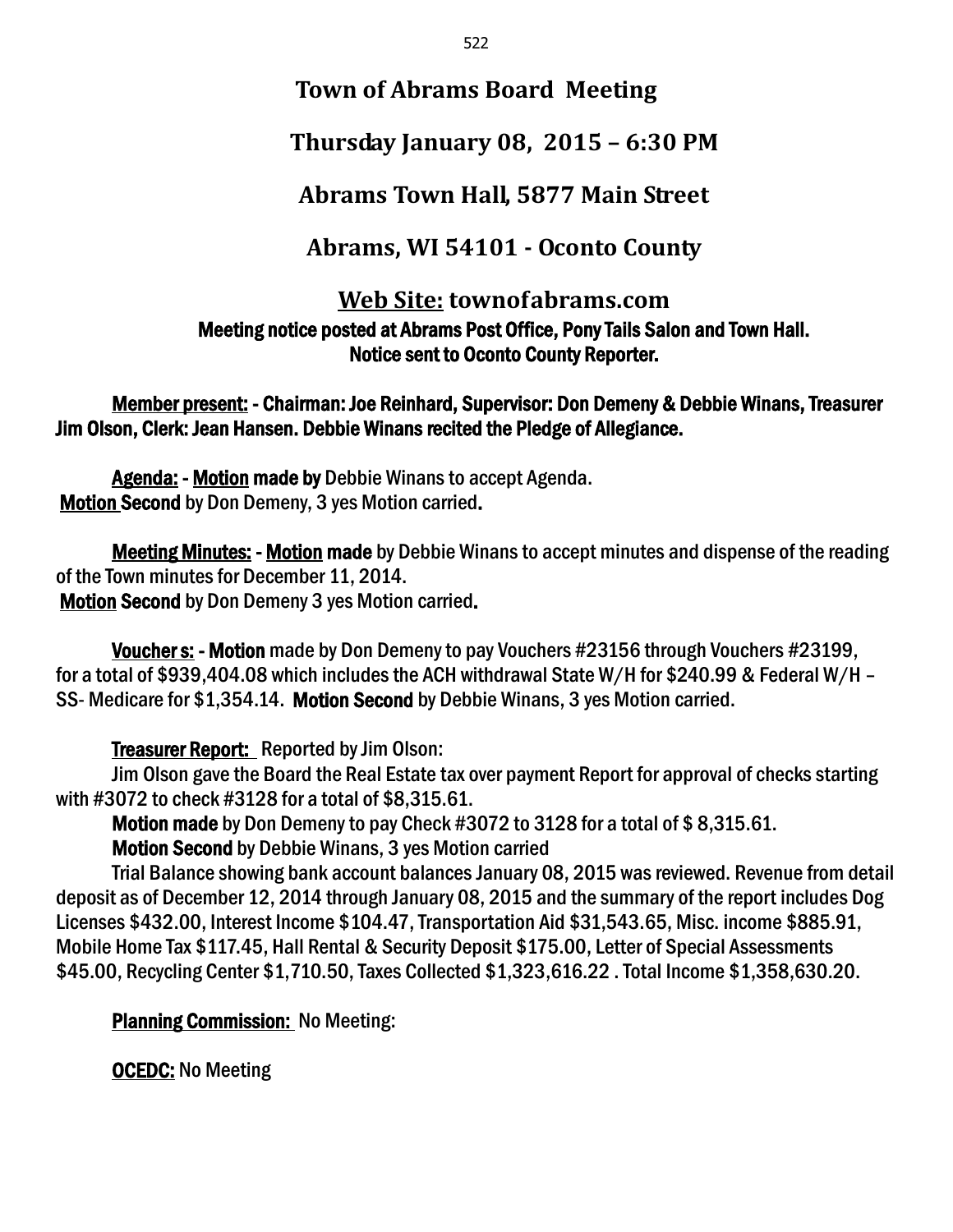### Fire Department: Report by Rick Race:

- 1. Fire Department year end 2014:
- a. Total training hours 799.25 Jr FF 86
- b. Total incident hours 358.5 Jr FF 39.5
	- i. Structure fires 5
	- ii. MABAS 8 1 brush fire and 7 structure fires
	- iii. Vehicle accidents 3
	- iv. Vehicle fires 3
	- v. Misc. 3
- c. Brought on 3 new Jr firefighters
- d. Finished building the new brush truck
- e. Continued to work with the community for fire prevention ( school kids get to touch and feel the truck and how to react and what to do if the room fills with smoke)

523

- f. Work with local business on fire inspections
- 2. Valentine's Day Dance

There will be a dance on Friday 2/13/2015 at the Flyway with the band Renegade.

- 3. County Rescue will be here for February to give an end of the year report for 2014
- 4. New MABAS card will be used starting 2/15 withsome small changes

## Incidents for the month of December, 2014

12/18/2014 – Paged for garage fire on S. Gilbert Lane. Found garage engulfed and home siding on fire. Called a working still which brought us.

- Engine from Pensaukee
- Tender from Pensaukee
- Engine from Little Suamico
- Tender from Little Suamico
- Engine from Green Valley Morgan
- Engine from Tri county fire
- Support vehicle from Pensaukee
- Ambulance from County Rescue
- Chiefs from Pensaukee, Little Suamico and Tri-county fire

## Constable Report: No Report

Sanitary District Report: Jean Hansen Nothing going on, just paid the bills for the month.

Park Report: Report by Debbie Winans. No meeting, very busy with baseball games.

Recycling Center: Reported by Joe Reinhard Things are going fine, nothing going on